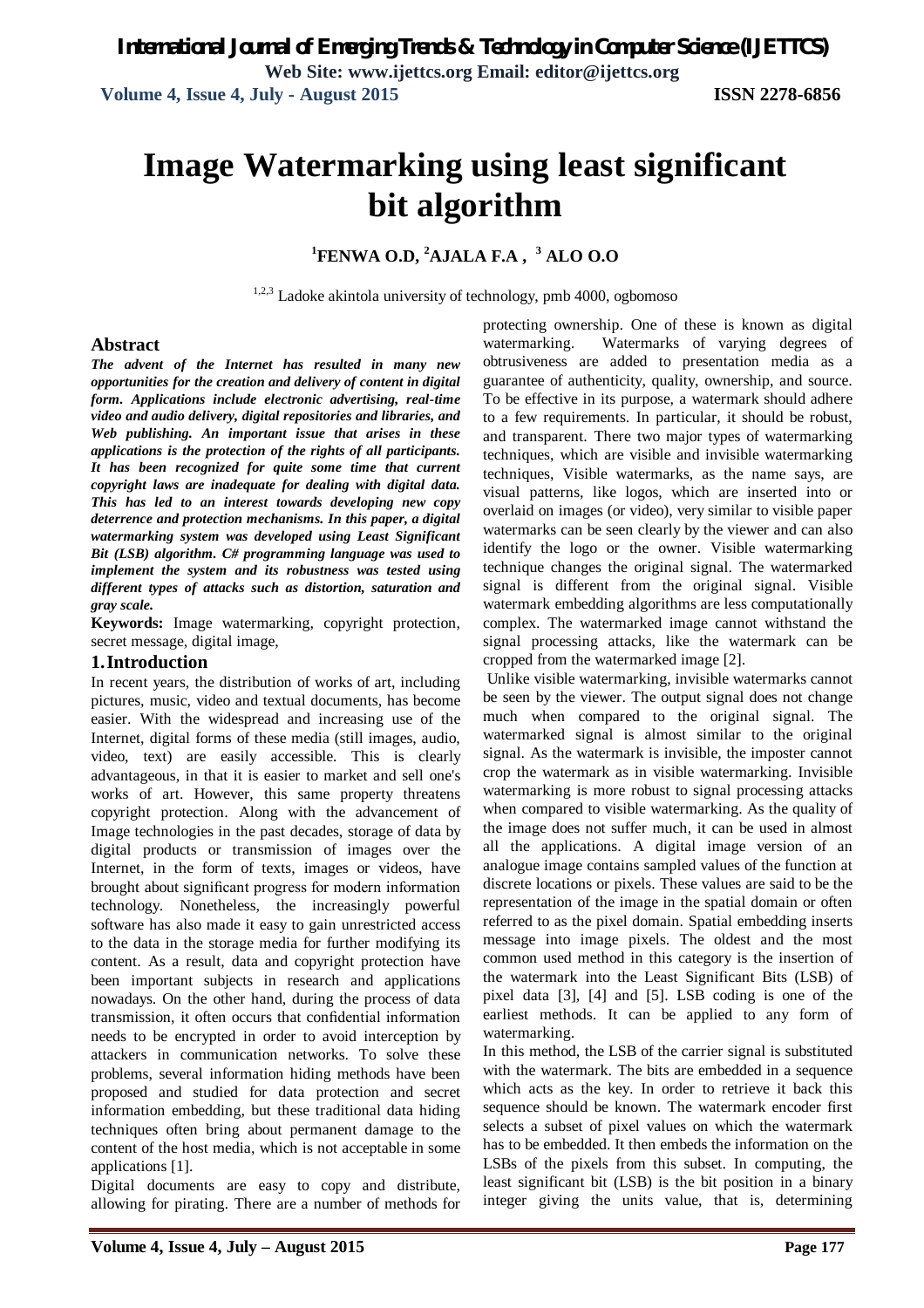# *International Journal of Emerging Trends & Technology in Computer Science (IJETTCS)* **Web Site: www.ijettcs.org Email: editor@ijettcs.org**

# **Volume 4, Issue 4, July - August 2015 ISSN 2278-6856**

whether the number is even or odd. The LSB is sometimes referred to as the right-most bit, due to the convention in positional notation of writing less significant digit further to the right. It is analogous to the least significant digit of a decimal integer, which is the digit in the ones (rightmost) position.

## **2.Material and Method**

Stages of the system development

- Image Acquisition/Selection
- Development of an invisible digital watermarking software using LSB algorithm
- Encoding process
- Decoding process
- Implementation of an image watermarking system using the C-sharp programming language
- Evaluate of performance of the image watermarking system using different types of attach such as distortion, gray scale, saturation,

### **2.1 Image Acquisition**

Images were acquired through various media including friends' photo gallery on mobile phones and also from the internet. The image format used was bitmap.

### **2.2 The Encoding Process**

The most commonly used method to embed a bit is Least Significant Bit (LSB) embedding as shown in figure 2.1, where the least significant bit of a Bitmap (BMP) coefficient is modified in order to embed one bit of message. Once the required message bits have been embedded, the modified coefficients are compressed using entropy encoding to finally produce the BMP watermark image. By embedding information in BMP coefficients, it is difficult to detect the presence of any hidden data since the changes are usually not visible to the human eye in the spatial domain. The embedding process of the LSB technique can be illustrated as follows: Consider that the system is required to hide a watermark number 178 in a 2x2 gray-scale (8-bit) image. Let's assume that the image pixels are 234, 222, 190 and 34. In an 8-bit binary format, the number 178 is represented as 10110010. Since there are 4 pixels that can be used to store this data, we can easily decide to embed pairs of bits of the watermark to the last 2 insignificant bits of the pixels. The process therefore modifies the original bits from 11101010, 11011110, 10111110 and 00100010 to 11101010, 11011111, 10111100 and 00100010 respectively [6].

### **2.3 The Decoding Process**

During the extraction process, the BMP file is entropy decoded to obtain the BMP coefficients, from which the message bits are extracted from the LSB of each coefficient as shown in figure 2.2. After due considerations, the Least Significant Bit Algorithm was used to encode the texts on bitmap images using the Csharp programming language to code.

### **2.4 Least Significant Bit Algorithm**

- A raw bitmap image **'C'** is selected from the set of standard test images. Let this be the base image on which the watermark will be added.
- Divide the image into four by four segments.
- Extract the binary values of **C**.
- Input the Secret Message, **M**. This will be the watermark which will be added to the base image
- Encode the **M** in binary.
- Read the least significant bit LSB of **C**
- Use a pixel selection to hide information of **M** in the LSB of **C**
- Save the new image (watermarked image-object) **S**











The system was developed using C#, the user interface as shown in figure 3.1 is used to load the image into the system and then further processing of the image using digital watermarking is carried out.



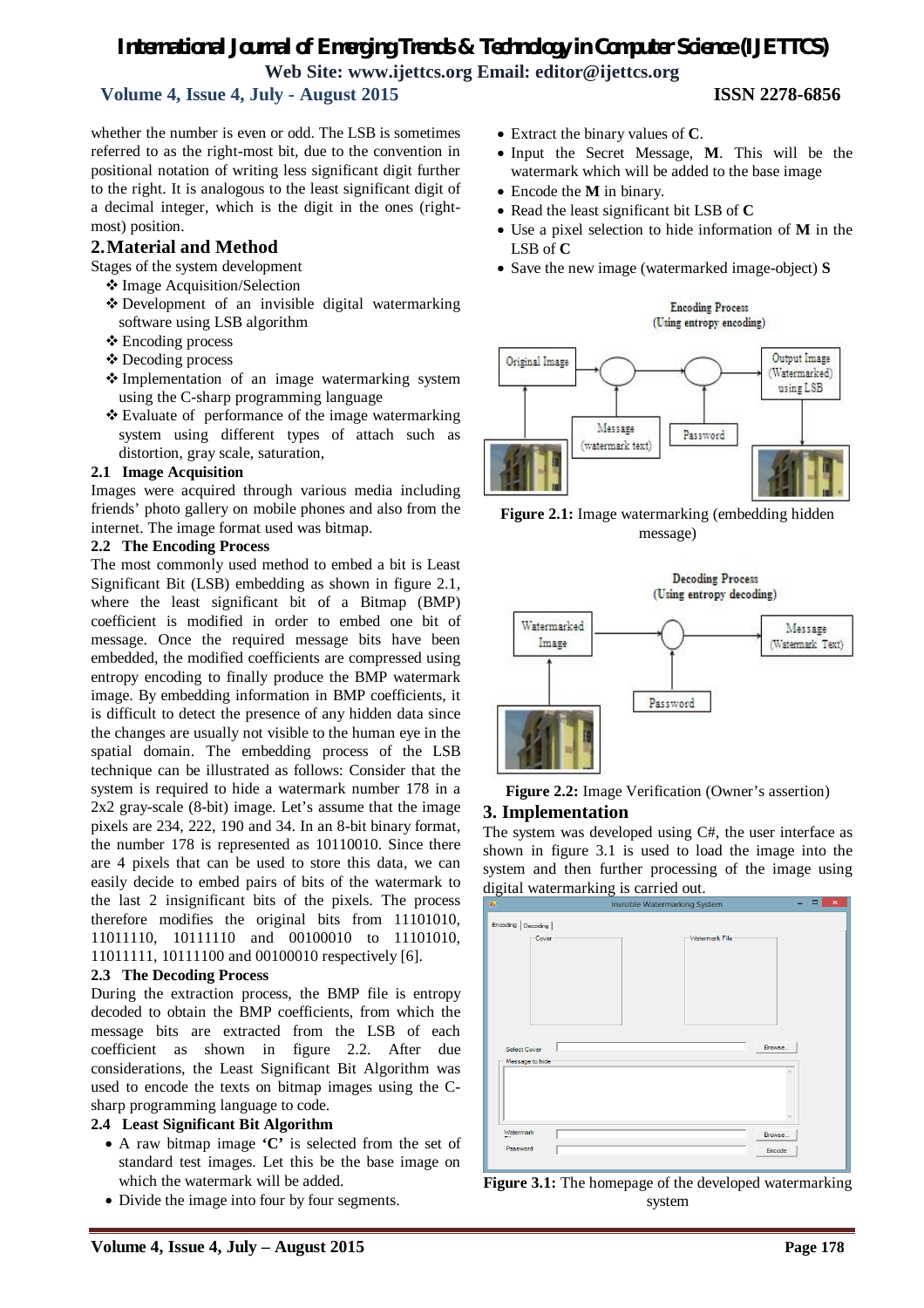# *International Journal of Emerging Trends & Technology in Computer Science (IJETTCS)*

**Web Site: www.ijettcs.org Email: editor@ijettcs.org** 

# **Volume 4, Issue 4, July - August 2015 ISSN 2278-6856**

The homepage has two tabs; Encoding and Decoding. The encoding tab is selected if the user intends to watermark a particular image. This is where a hidden message (watermark) is added to a selected image. Hence, the encoding option is chosen.

| Cover                           | Watermark File                                                   |        |
|---------------------------------|------------------------------------------------------------------|--------|
|                                 | C:\Users\nothin2lose\Desktop\project\steganography\Bitmap.bmp    | Browse |
| Select Cover<br>Message to hide |                                                                  |        |
|                                 | The Quick Brown fox Jumps Over The Lazy Dog                      |        |
| Watermark                       | C:\Users\nothin2lose\Desktop\project\steganography\Watermark\OU" | Browse |

**Figure 3.2** shows the software with hidden text, selected target image and password included in the entry field above.

In figure 3.2, a cover image (that is, the image to be watermarked) is selected and the message to hide (watermark) is supplied as indicated in figure 3.2. A name and storage location for the watermarked image is also specified and the also is the password. The password will be required to decode the watermarked image so as to reveal the hidden message. After supplying the required information, the encode button to hide the text into the image is selected.



**Figure 3.3:** The interface with a dialog box confirming the hidden message has been embedded above.



**Figure 3.4**: The interface with the watermarked image on the right.

Figure 3.4 above shows the cover image on the left and the watermarked image on the right. This shows there's no visible difference between the watermarked image and the original image.

| 吧                 | ÷.<br>Invisible Watermarking System | $\bar{\mathsf{x}}$<br>$\Box$ |
|-------------------|-------------------------------------|------------------------------|
| Encoding Decoding |                                     |                              |
|                   | Watermark File                      |                              |
| Select Watermark  | Browse                              |                              |
| Password          | Decode                              |                              |
| Hidden message    | ٨                                   |                              |

**Figure 3.5:** The homepage of the decoding process

Figure 3.5 is the homepage of the decoding process chosen to decode (reveal the watermark text) in an already watermarked image.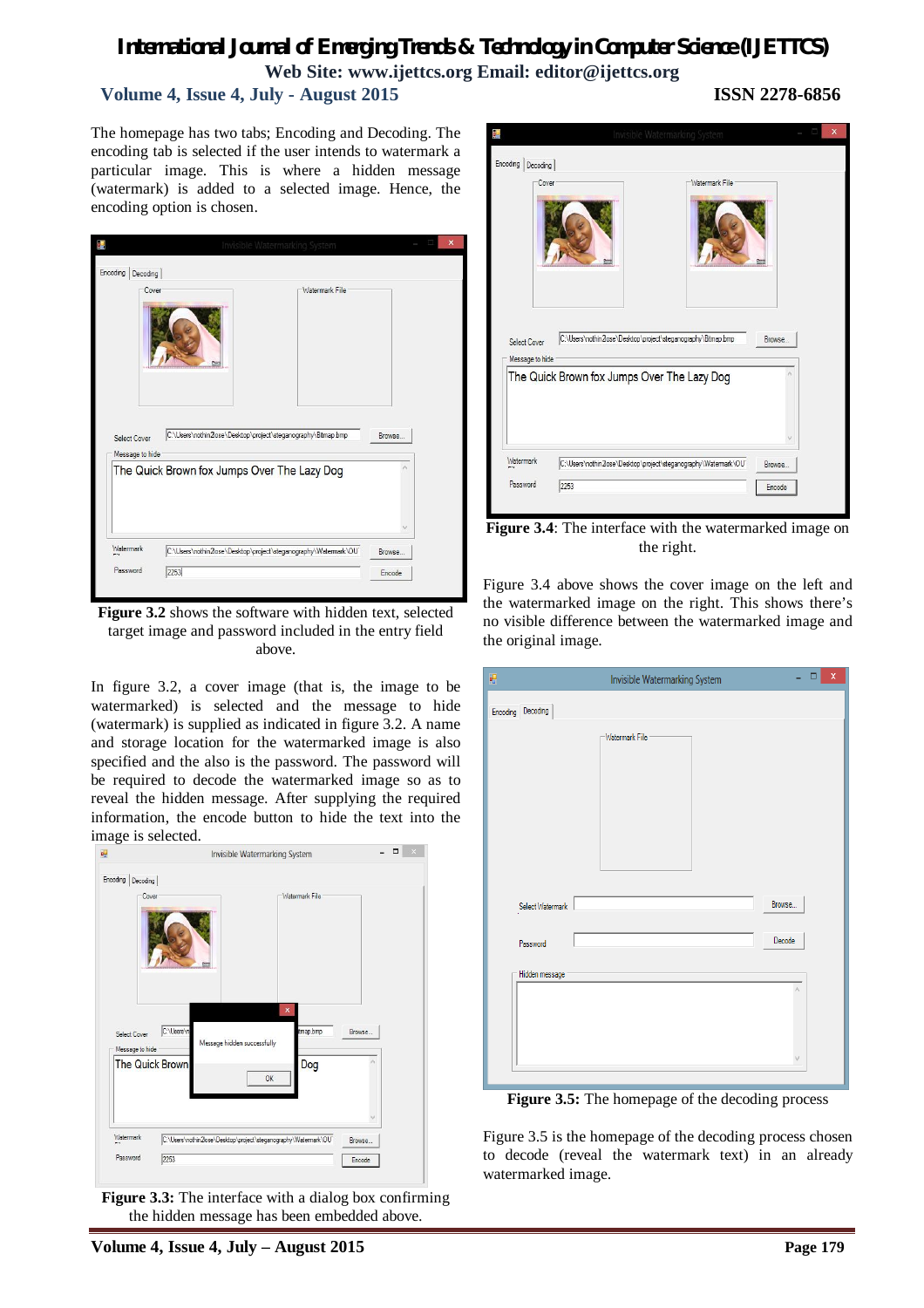# *International Journal of Emerging Trends & Technology in Computer Science (IJETTCS)* **Web Site: www.ijettcs.org Email: editor@ijettcs.org Volume 4, Issue 4, July - August 2015 ISSN 2278-6856**

| Encoding Decoding | Watermark File                                                                           |  |  |
|-------------------|------------------------------------------------------------------------------------------|--|--|
|                   | Select Watermark C:\Users\nothin2lose\Desktop\project\steganography\Watermark\<br>Browse |  |  |
| Password          | Decode                                                                                   |  |  |
| Hidden message    |                                                                                          |  |  |
|                   |                                                                                          |  |  |

**Figure 3.6:** Interface showing how the watermarked image is selected in order to retrieve the embedded message.

In figure 3.6 the watermarked image to be decoded has been chosen using the "select watermark" button.

| Encoding Decoding | Invisible Watermarking System                                                  |        |
|-------------------|--------------------------------------------------------------------------------|--------|
|                   | Watermark File                                                                 |        |
|                   | Select Watermark C:\Users\nothin2lose\Desktop\project\steganography\Watermark\ | Browse |
| Password          | 2253                                                                           | Decode |
| Hidden message    |                                                                                |        |
|                   | The Quick Brown fox Jumps Over The Lazy Dog                                    |        |
|                   |                                                                                |        |

**Figure 3.7**: The interface in which the correct password has been entered and the hidden message has been retrieved.

In figure 3.7, the password is entered and the decode button was clicked which makes the software reveal the text embedded in the image during the encoding stage.

### **4. Performance Evaluation**

Different attacks that are applied to the watermarked image to test the robustness of watermarking system are (i) distortion, (ii) saturation and (iii) gray scale. The extracted watermarks after applying various attacks are shown in figure 4.1 to 4.6.



**Figure 4.1:** Watermarked image with no attack on the left and watermarked image with noise distortion on the right.

| Encoding Decoding | Watermarked Image                                                                        |
|-------------------|------------------------------------------------------------------------------------------|
|                   |                                                                                          |
|                   | Select Watermark Image C:\Users\nothin2lose\Desktop\project\new prog\noise.bmp<br>Browse |
| Password          | $\boldsymbol{\times}$<br>2253<br>Decode                                                  |

**Figure 4.2:** The interface showing error message when the watermarked image is attacked with noise distortion was decoded.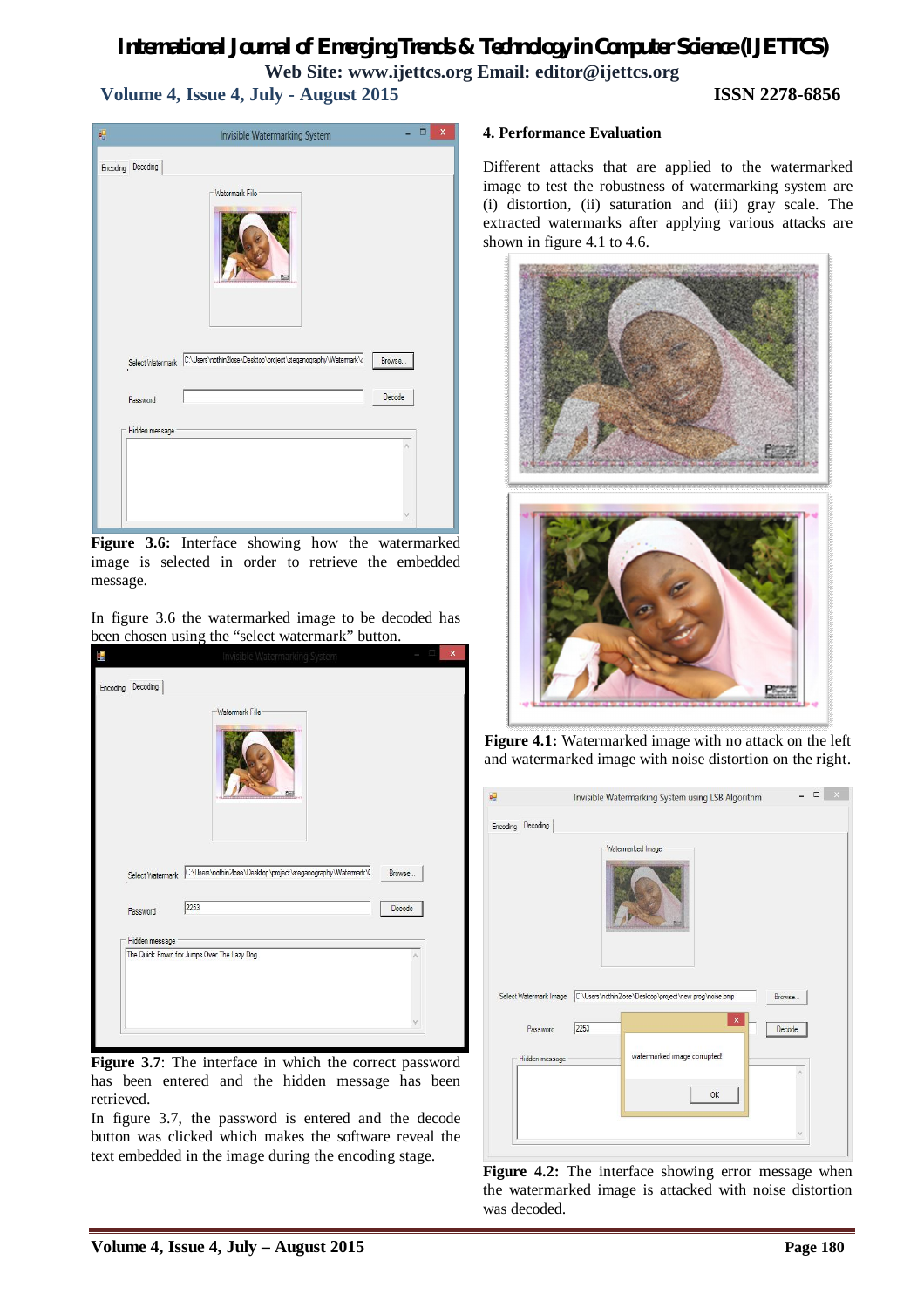# *International Journal of Emerging Trends & Technology in Computer Science (IJETTCS)* **Web Site: www.ijettcs.org Email: editor@ijettcs.org Volume 4, Issue 4, July - August 2015 ISSN 2278-6856**

In figure 4.2, the system displays the "watermarked image corrupted" on trying to decode a watermarked image that has been attacked with noise.



**Figure 4.3** Watermarked image with no attack on the left and watermarked image with saturation attack on the right.

| Encoding Decoding          |      | Watermarked Image                                            |        |
|----------------------------|------|--------------------------------------------------------------|--------|
| Select Watermark Image     |      | C:\Users\nothin2lose\Desktop\project\new prog\saturation.bmp | Browse |
| Password<br>Hidden message | 2253 | $\times$<br>watermarked image corrupted!                     | Decode |
|                            |      | OK                                                           |        |

**Figure 4.4**: Interface displaying error message when the watermarked image attacked with saturation was to be decoded.

Figure 4.4 displays the "watermarked image corrupted" on trying to decode a watermarked image that has been saturated using image editing tools.



**Figure 4.5:** Watermarked image with no attack on the left and image with grayscale attack on the right.

| $\mathbf{p}$           | □<br>Invisible Watermarking System using LSB Algorithm                                         |
|------------------------|------------------------------------------------------------------------------------------------|
| Encoding Decoding      |                                                                                                |
|                        | Watermarked Image                                                                              |
| Select Watermark Image | C:\Users\nothin2lose\Desktop\project\new prog\output6.bmp<br>Browse<br>$\overline{\mathsf{x}}$ |
| Password               | 2253<br>Decode                                                                                 |
| Hidden message         | watermarked image corrupted!<br>OK                                                             |
|                        |                                                                                                |

**Figure 4.6:** Software displaying error message when the watermarked image attacked with gray scale was to be decoded.

The system displays the "watermarked image corrupted" on trying to decode a grayscale copy of watermarked image that has noise added to it as indicated in figure 4.6.

## **5.Results and Conclusion**

In this paper, a watermarking system was developed using LSB algorithm and the performance evaluation test was performed on the watermarked image after it has been altered graphically (attacked) using distortion, saturation and gray scale noise.

In conclusion, the paper has succeeded in showing the importance of digital media security using the method of watermarking. It has practically shown how digital contents (images in this regard) can be protected from